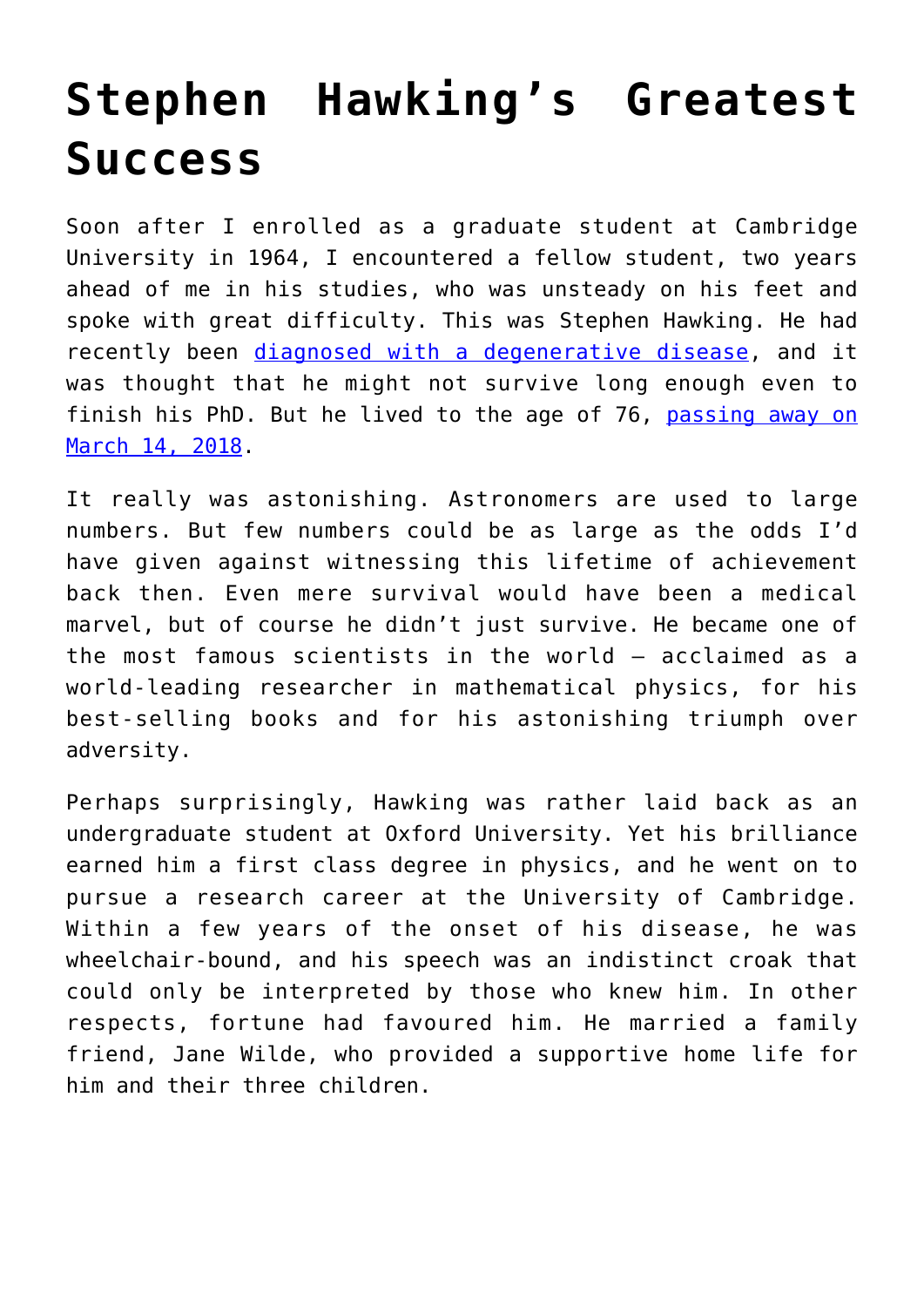## **Early work**

The 1960s were an exciting period in astronomy and cosmology. This was the decade when evidence [began to emerge](https://www.space.com/25126-big-bang-theory.html) for black holes and the Big Bang. In Cambridge, Hawking focused on the new mathematical concepts being developed by the mathematical physicist Roger Penrose, [then at University College London,](http://www.ucl.ac.uk/livergroup/trustee.html) which were initiating a renaissance in the study of Einstein's theory of general relativity.

Using these techniques, Hawking worked out that the universe must have emerged from a "singularity" – a point in which all laws of physics break down. He also realised that the area of a black hole's event horizon – a point from which nothing can escape – could never decrease. In the subsequent decades, the observational support for these ideas has strengthened – most spectacularly with the [2016 announcement](https://theconversation.com/explainer-what-are-gravitational-waves-53239) of the detection of gravitational waves from colliding black holes.

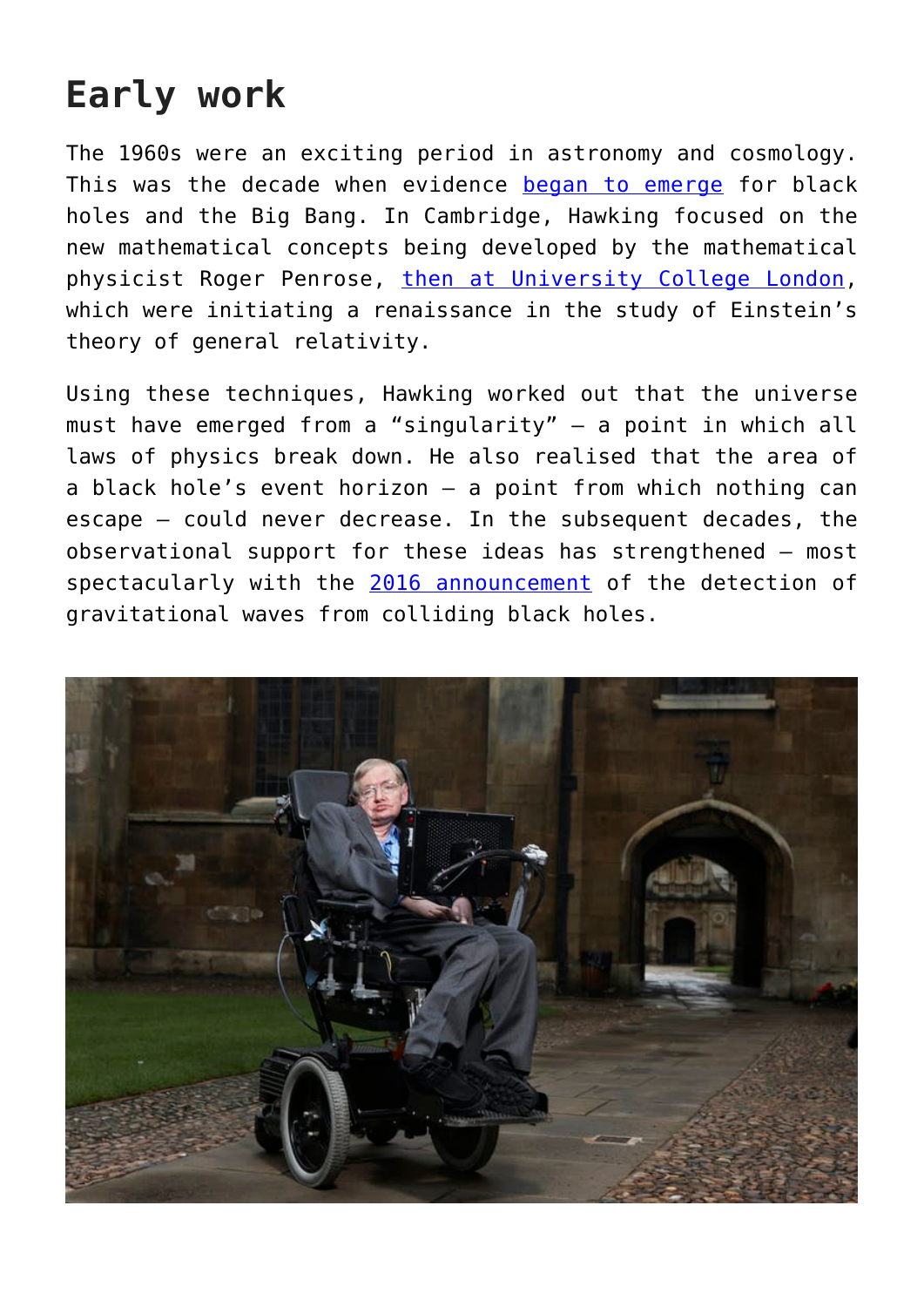Hawking at the University of Cambridge. Lwp Kommunikáció/Flickr, [CC BY-SA](http://creativecommons.org/licenses/by-sa/4.0/)

Hawking was elected to the Royal Society, Britain's main scientific academy, at the exceptionally early age of 32. He was by then so frail that most of us suspected that he could scale no further heights. But, for Hawking, this was still just the beginning.

He worked in the same building as I did. I would often push his wheelchair into his office, and he would ask me to open an abstruse book on quantum theory – the science of atoms, not a subject that had hitherto much interested him. He would sit hunched motionless for hours – he couldn't even to turn the pages without help. I remember wondering what was going through his mind, and if his powers were failing. But within a year, he came up with his best ever idea – encapsulated in an equation that he said he wanted on his memorial stone.

## **Scientific stardom**

The great advances in science generally involve discovering a link between phenomena that seemed hitherto conceptually unconnected. Hawking's "eureka moment" revealed a profound and unexpected link between gravity and quantum theory: he predicted that black holes would not be completely black, but would radiate energy in a characteristic way.

This radiation is only significant for black holes that are much less massive than stars – and none of these have been found. However, "Hawking radiation" had very deep implications for mathematical physics – indeed one of the main achievements of a theoretical framework for particle physics called [string](https://theconversation.com/explainer-string-theory-2983) [theory](https://theconversation.com/explainer-string-theory-2983) has been to corroborate his idea.

Indeed, the string theorist [Andrew Strominger](https://www.physics.harvard.edu/people/facpages/strominger) from Harvard University (with whom Hawking recently collaborated) said that this paper had caused "[more sleepless nights](https://www.nature.com/articles/d41586-018-02839-9) among theoretical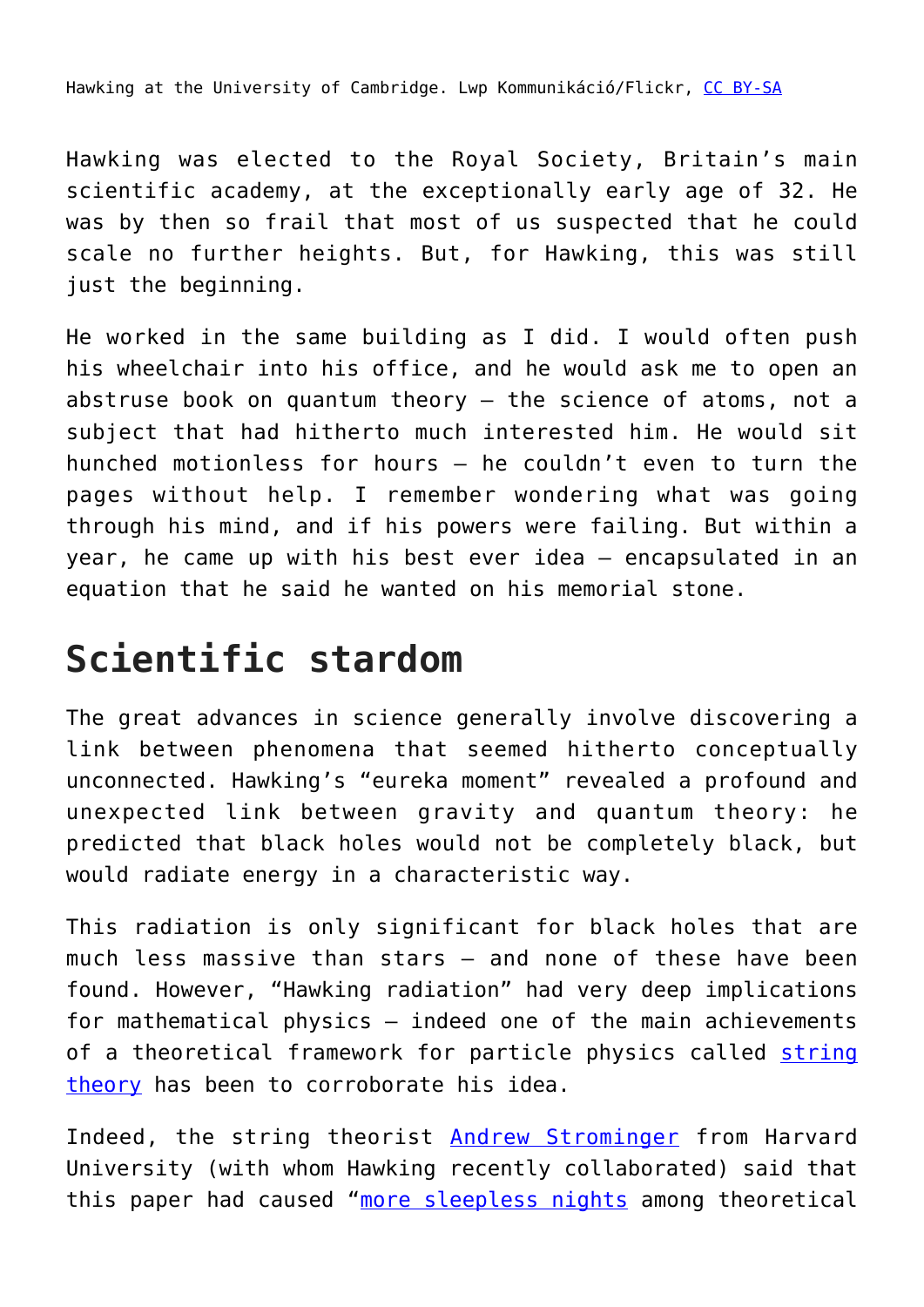physicists than any paper in history". The key issue is whether information that is seemingly lost when objects fall into a black hole is in principle recoverable from the radiation when it evaporates. If it is not, this violates a deeply believed principle of general physics. Hawking initially thought such information was lost, [but later changed](https://en.wikipedia.org/wiki/Thorne%E2%80%93Hawking%E2%80%93Preskill_bet) [his mind.](https://en.wikipedia.org/wiki/Thorne%E2%80%93Hawking%E2%80%93Preskill_bet)

Hawking continued to seek new links between the very large (the cosmos) and the very small (atoms and quantum theory) and to gain deeper insights into the very beginning of our universe – addressing questions like ["was our big bang the](https://www.theatlantic.com/science/archive/2016/08/the-multiverse-as-imagination-killer/497417/) [only one?"](https://www.theatlantic.com/science/archive/2016/08/the-multiverse-as-imagination-killer/497417/). He had a remarkable ability to figure things out in his head. But he also worked with students and colleagues who would write formulas on a blackboard – he would stare at it, say whether he agreed and perhaps suggest what should come next.

He was specially influential in his contributions to "[cosmic](http://www.ctc.cam.ac.uk/outreach/origins/inflation_zero.php) [inflation](http://www.ctc.cam.ac.uk/outreach/origins/inflation_zero.php)" – a theory that many believe describes the ultraearly phases of our expanding universe. A key issue is to understand the primordial seeds which eventually develop into galaxies. Hawking proposed (as, independently, did the Russian theorist Viatcheslav Mukhanov) that these were "quantum fluctuations" (temporary changes in the amount of energy in a point in space) – somewhat analogous to those involved in "Hawking radiation" from black holes.

He also made further steps towards linking the two great theories of 20th century physics: the quantum theory of the microworld and Einstein's theory of gravity and space-time.

## **Declining health and cult status**

In 1987, Hawking contracted pneumonia. He had to undergo a tracheotomy, which removed even the limited powers of speech he then possessed. It had been more than ten years since he could write, or even use a keyboard. Without speech, the only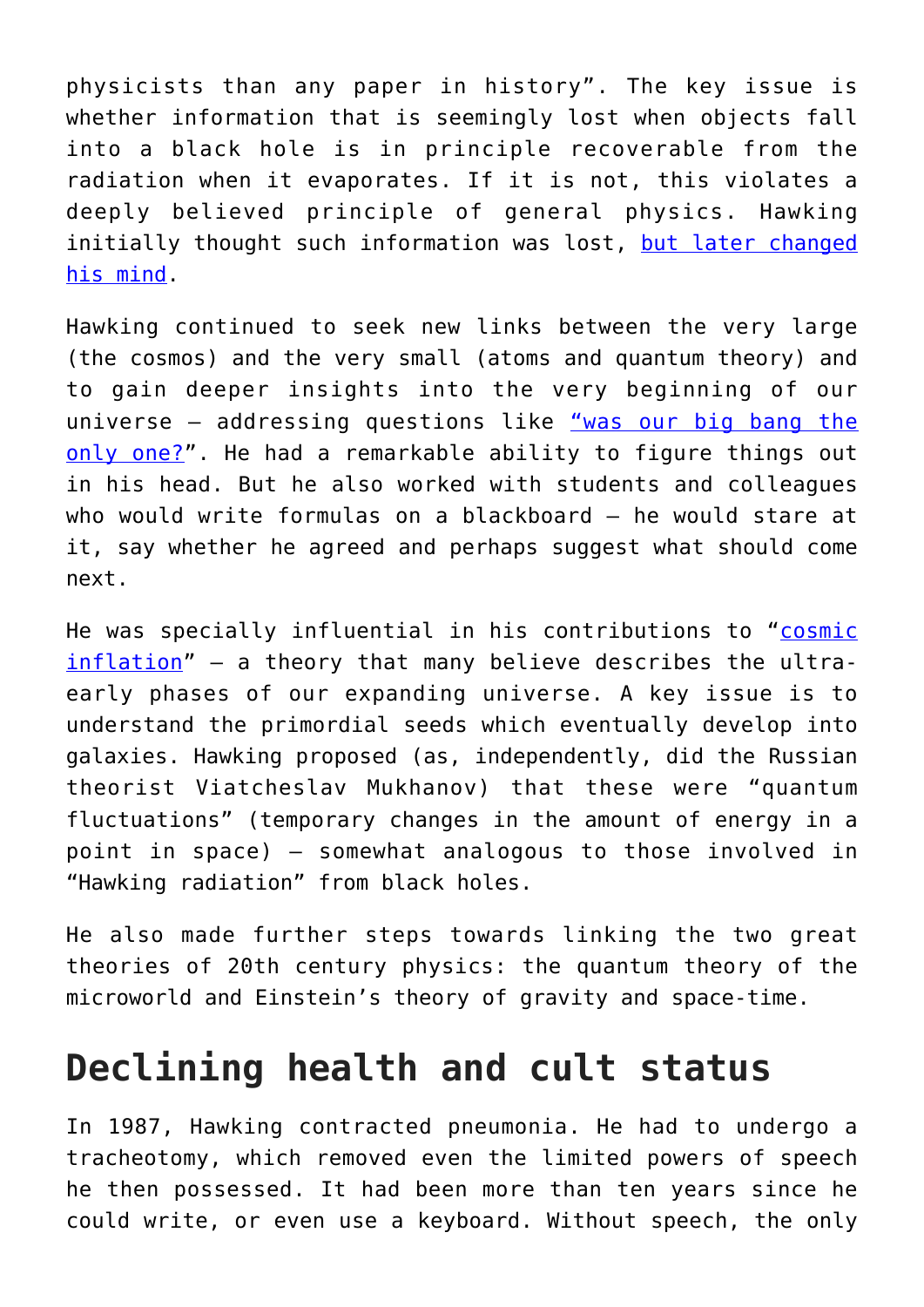way he could communicate was by directing his eye towards one of the letters of the alphabet on a big board in front of him.

But he was saved by technology. He still had the use of one hand; and a computer, controlled by a single lever, allowed him to spell out sentences. These were then declaimed by a speech synthesiser, with the androidal American accent that thereafter became his trademark.

His lectures were, of course, pre-prepared, but conversation remained a struggle. Each word involved several presses of the lever, so even a sentence took several minutes to construct. He learnt to economise with words. His comments were aphoristic or oracular, but often infused with wit. In his later years, he became too weak to control this machine effectively, even via facial muscles or eye movements, and his communication – to his immense frustration – became even slower.

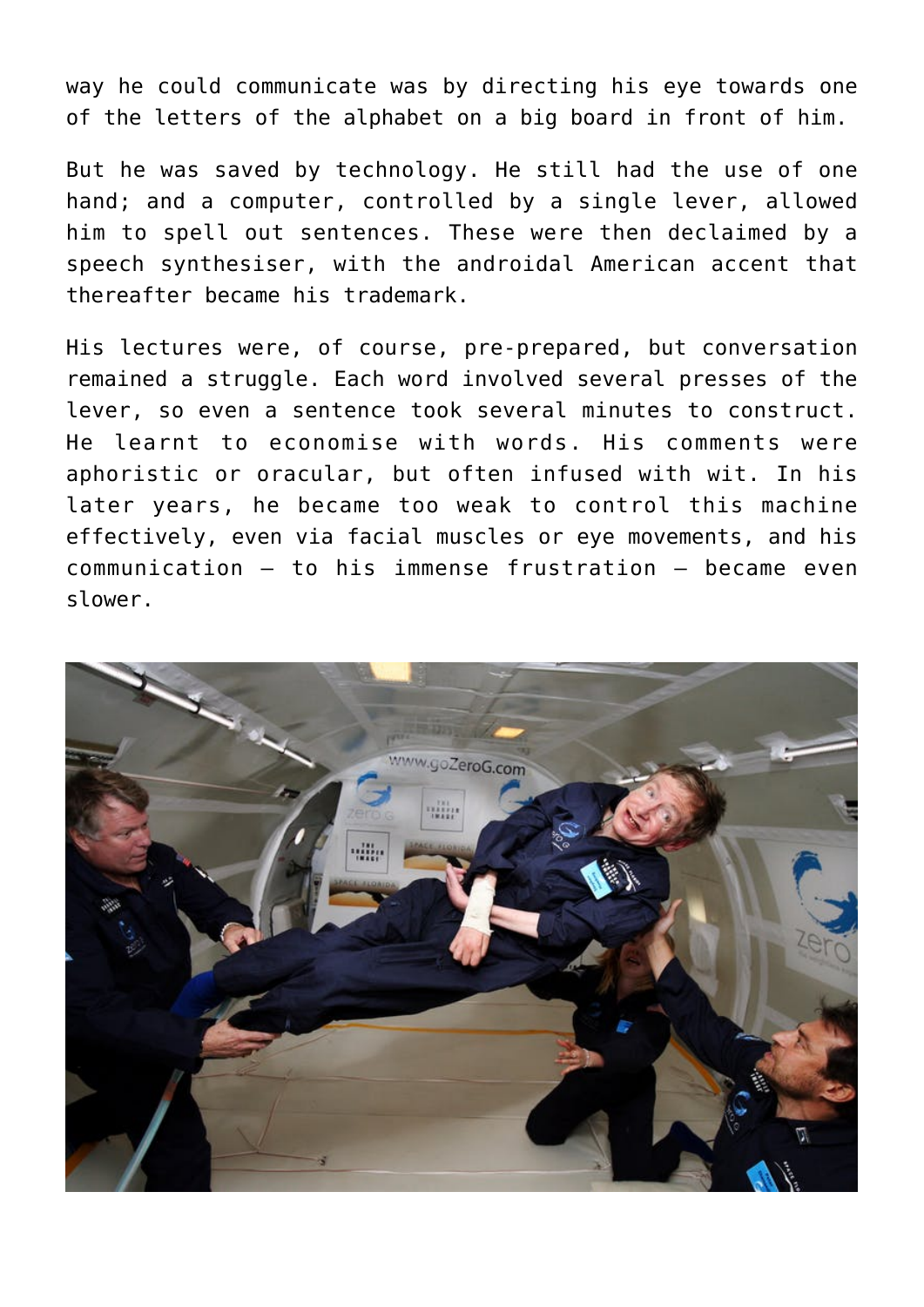At the time of his tracheotomy operation, he had a rough draft of a book, which he'd hoped would describe his ideas to a wide readership and earn something for his two eldest children, who were then of college age. On his recovery from pneumonia, he resumed work with the help of an editor. When the US edition of [A Brief History of Time](https://www.theguardian.com/science/2018/mar/14/a-brief-history-of-stephen-hawkings-brief-history-of-time) appeared, the printers made some errors (a picture was upside down), and the publishers tried to recall the stock. To their amazement, all copies had already been sold. This was the first inkling that the book was destined for runaway success, reaching millions of people worldwide.

And he quickly became somewhat of a cult figure, featuring on [popular TV shows](https://www.theguardian.com/science/2018/mar/14/from-the-simpsons-to-pink-floyd-stephen-hawking-in-popular-culture) ranging from the Simpsons to The Big Bang Theory. This was probably because the concept of an imprisoned mind roaming the cosmos plainly grabbed people's imagination. If he had achieved equal distinction in, say, genetics rather than cosmology, his triumph probably wouldn't have achieved the same resonance with a worldwide public.

As shown in the feature film [The Theory of Everything,](https://theconversation.com/the-theory-of-everything-is-inspiring-despite-a-hackneyed-treatment-of-hawkings-work-35348) which tells the human story behind his struggle, Hawking was far from being the archetype unworldy or nerdish scientist. His personality remained amazingly unwarped by his frustrations and handicaps. He had robust common sense, and was ready to express forceful political opinions.

However, a downside of his iconic status was that that his comments attracted exaggerated attention even on topics where he had no special expertise – for instance, philosophy, or the dangers from aliens or from intelligent machines. And he was sometimes involved in media events where his "script" was written by the promoters of causes about which he may have been ambivalent.